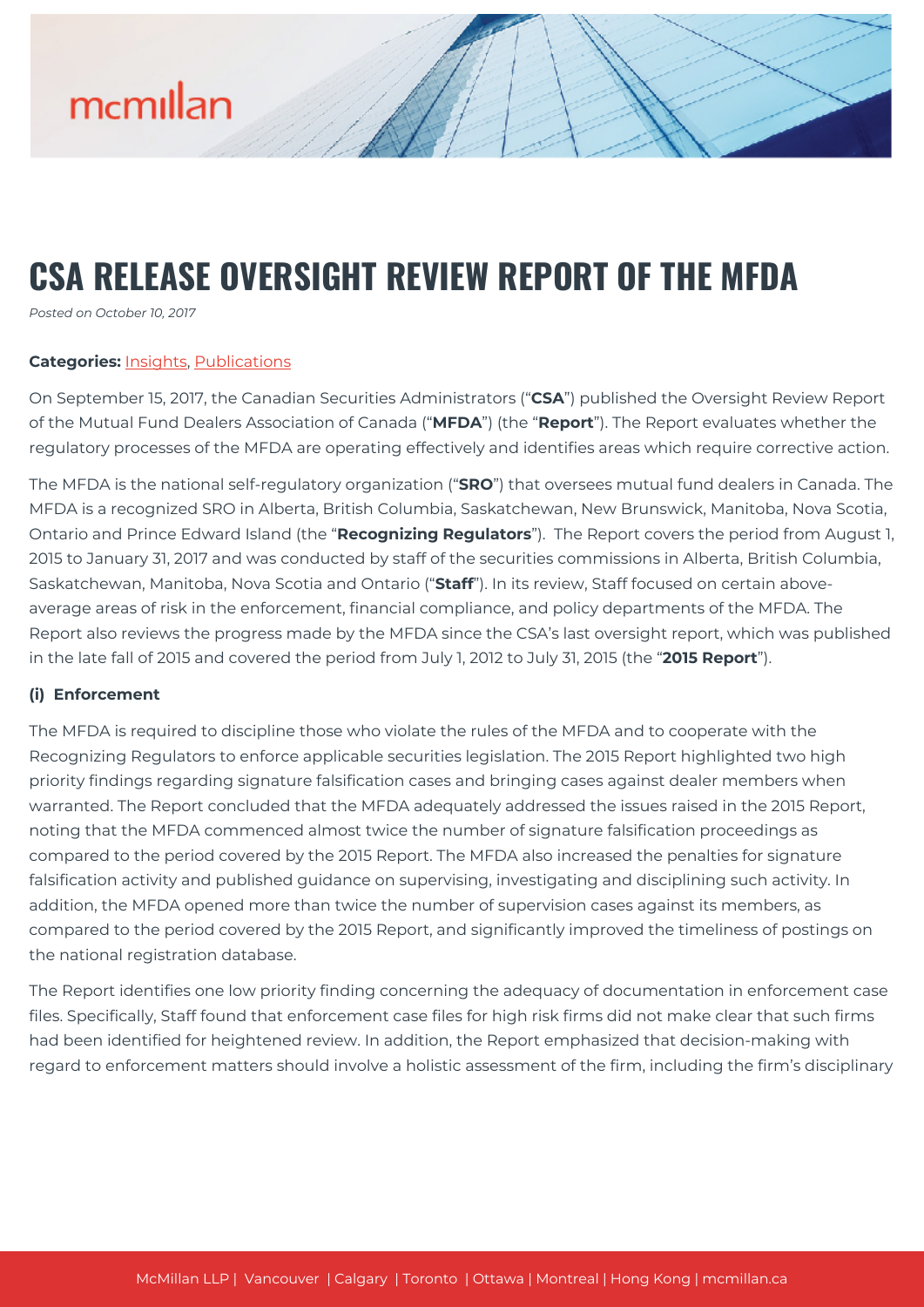# mcmillan

history and the firm's history of compliance. The Report concluded that the case files did not adequately document that a holistic approach was taken when making decisions about enforcement matters.

## **(ii) Financial Compliance**

The MFDA is required to conduct periodic examinations of its members, as well as individuals who are employees or agents of an MFDA member who meet certain criteria, to ensure compliance with the MFDA rules. The Report concludes that the MFDA has made adequate progress in addressing deficiencies noted in the 2015 Report, but highlights one medium priority finding, being a lack of written policies and procedures for handling repeat deficiencies. The Report notes that there is no specific written guidance for MFDA staff to assist them in assessing the nature and significance of repeat deficiencies and determining a timeline for resolution. The Report stresses that, along with professional judgment, written guidance is essential in classifying and resolving repeat deficiencies. In response, the MFDA has committed to revise its policies and procedures to address this finding by September 30, 2017. Staff also expects that the MFDA will provide a report on the effectiveness of its changes by February 28, 2018.

### **(iii) Policy**

The MFDA is required to establish rules and regulations to govern and regulate all aspects of its business and affairs. The Report concludes that the issues identified in the 2015 Report, including a medium priority issue about processes for delegating decision-making to staff of the MFDA, had been sufficiently addressed. The Report found that the MFDA had enhanced its internal documentation procedures to clarify the scope of authority of individuals who are authorized to act on behalf of the MFDA. No significant findings were noted in this area.

### **Conclusion**

In summary, the CSA found that the MFDA has made sufficient progress in addressing the specific issues identified by the CSA in its previous oversight review report. The current Report identifies only one medium priority finding in the Financial Compliance department and one low priority finding in the Enforcement department. Low priority findings are simply issues requiring improvement, while medium priority findings highlight issues which, if not resolved, have the potential to conflict with regulatory requirements applicable to the MFDA. The Report did not identify any high priority findings, which would require immediate action by the **MEDA** 

The CSA will monitor the MFDA's progress in resolving these issues and we can likely expect a progress report by the CSA in its next oversight review report of the MFDA.

by Jason A. Chertin and Laura Fraser